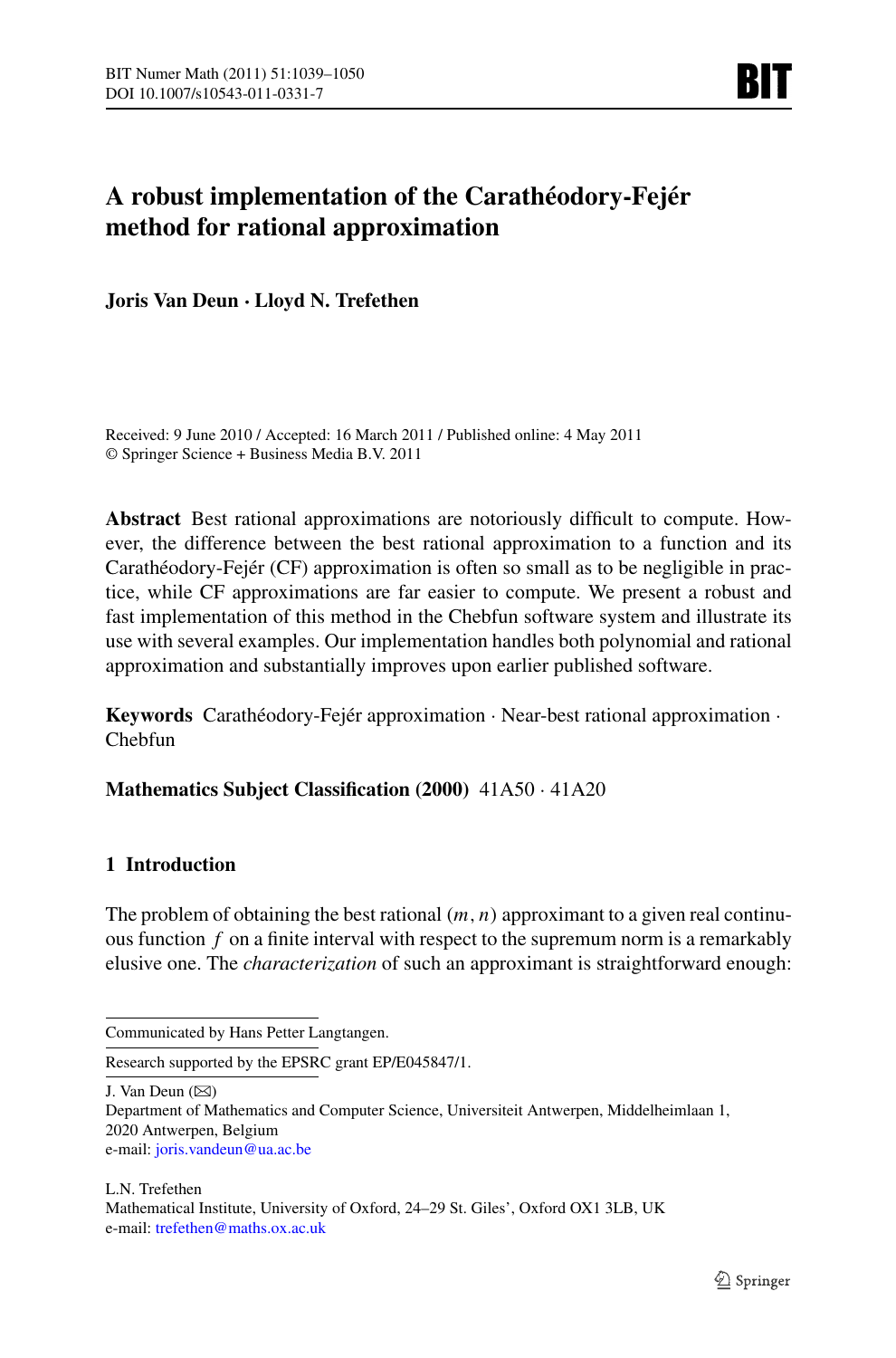<span id="page-1-0"></span>

the error equioscillates at least  $m + n + 2 - \delta$  times, where  $\delta$  is known as the *defect* of *f* . This result is due to de la Vallée Poussin [\[8](#page-10-0), Theorem 98]. The actual computation of this approximant, however, is a much more complex matter. In particular, the Remez algorithm is very sensitive to the initial guess and often diverges.

Nevertheless, for many practical applications there is a perfectly viable alternative to best rational approximation, namely *Carathéodory-Fejér (CF) approximation*. CF approximation was introduced by the second author and Martin Gutknecht in a series of papers published mostly in the early  $1980s$   $[4-6, 17-20, 22]$  $[4-6, 17-20, 22]$  $[4-6, 17-20, 22]$  $[4-6, 17-20, 22]$  $[4-6, 17-20, 22]$  $[4-6, 17-20, 22]$  $[4-6, 17-20, 22]$ . The foundations, however, were laid almost a century ago by Constantin Carathéodory and Lipót Fejér in [[3\]](#page-10-5), which deals with polynomial approximation, and by Issai Schur in [\[12](#page-10-6), [13\]](#page-10-7). Their theory was later extended to the rational case by Takagi [[15,](#page-10-8) [16](#page-10-9)] and further generalized by Adamjan, Arov and Krein [\[1](#page-10-10)]. Some recent applications of CF approximation include computing the gamma function using complex contours [\[11](#page-10-11)] and Talbot quadrature [[23\]](#page-11-1) for inverse Laplace transforms and solution of partial differential equations.

Before giving a brief overview of the theory behind CF approximation in Sect. [2](#page-2-0), let us first illustrate the power of this method and its usage in the Chebfun system. For information about Chebfun, the reader is referred to [[2,](#page-10-12) [10\]](#page-10-13) and to the website www.maths.ox.ac.uk/chebfun.

Suppose we wish to compute the *(*10*,* 10*)* CF approximant to the function

$$
f(x) = \log(1.2 + \cos(e^{2x}))
$$

and plot the error curve. This is done by the following three lines of code:

>> f = chebfun('log(1.2+cos(exp(2\*x)))'); >> [p,q] = cf(f,10,10); >> plot(f-p./q)

Figure [1](#page-1-0) shows that the error curve equioscillates 22 times, indicating that the CF approximation is indistinguishable from the best approximation.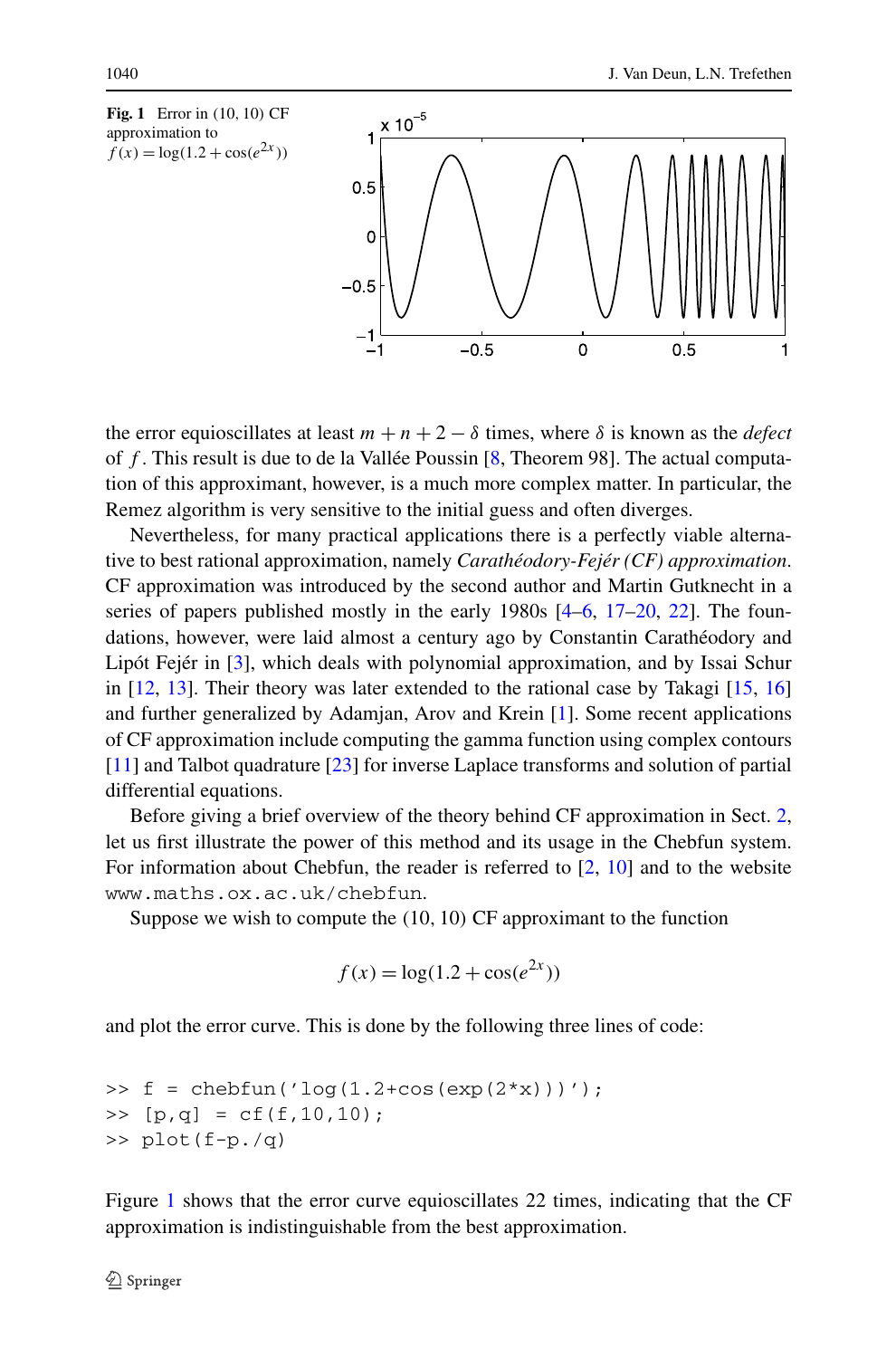#### <span id="page-2-0"></span>**2 CF approximation**

The original CF method dealt with polynomial approximation on the complex unit circle. In [[17\]](#page-10-3) it is shown how to compute near-best polynomial approximants to analytic functions on the unit circle in the sense that the error curves approximate perfect circles about the origin. The procedure involves finding the principal singular value and corresponding singular vector of a complex Hankel matrix containing the Taylor series coefficients of the function.

In [[18\]](#page-10-14) this method is extended to rational approximation. The approach is very similar, only now non-principal singular values and vectors of the same matrix are needed. Both results are based on a theorem by Carathéodory and Fejér and its extensions.

The transition to a finite interval is made using the Joukowski function  $x = \frac{1}{2}(z +$  $z^{-1}$ , which maps the complex unit circle to the interval  $I = [-1, 1]$ . A simple linear transformation then maps  $I$  to any finite interval  $[a, b]$ . To keep the exposition simple we work with the interval [−1*,* 1], but the actual implementation can handle arbitrary finite intervals.

Real rational CF approximation on *I* is discussed in detail in [\[22](#page-11-0)]. We begin with a real function  $F(x)$  continuous on *I*. For any finite  $M \geq 0$ , *F* possesses a partial Chebyshev expansion

$$
F(x) = F_M(x) + G_M(x) = \sum_{k=0}^{M} 'a_k T_k(x) + G_M(x)
$$

where the prime indicates that the  $k = 0$  term should be halved. Here  $a_k$  is defined by

$$
a_k = \frac{2}{\pi} \int_{-1}^{1} F(x) T_k(x) \frac{dx}{\sqrt{1 - x^2}}.
$$
 (2.1)

If *F* is represented by a chebfun, we obtain the coefficients  $a_k$  as follows:

 $\Rightarrow$  a = chebpoly(F);  $\Rightarrow$  a = a(end:-1:end-M);  $\Rightarrow$  a(1) = 2\*a(1);

In keeping with Matlab tradition, chebpoly returns the coefficients from high to low degree, which is why we need the second command above. The last command is necessary because Chebfun uses a slightly different definition for the coefficient *a*0.

Next we want to relate  $F_M$  to an analytic function on the unit circle in order to apply the results of Carathéodory, Fejér, Schur and Takagi. This is done using the Joukowski transformation defined above. Putting  $a_{-k} = a_k$  we have

$$
F_M(x) = \frac{1}{2} f_M(z) = \frac{1}{2} [f^+(z) + f^+(z^{-1}) + f^0(z)]
$$

where

$$
f_M(z) = \sum_{k=-M}^{M} a_k z^k, \qquad f^+(z) = \sum_{k=m-n+1}^{M} a_k z^k,
$$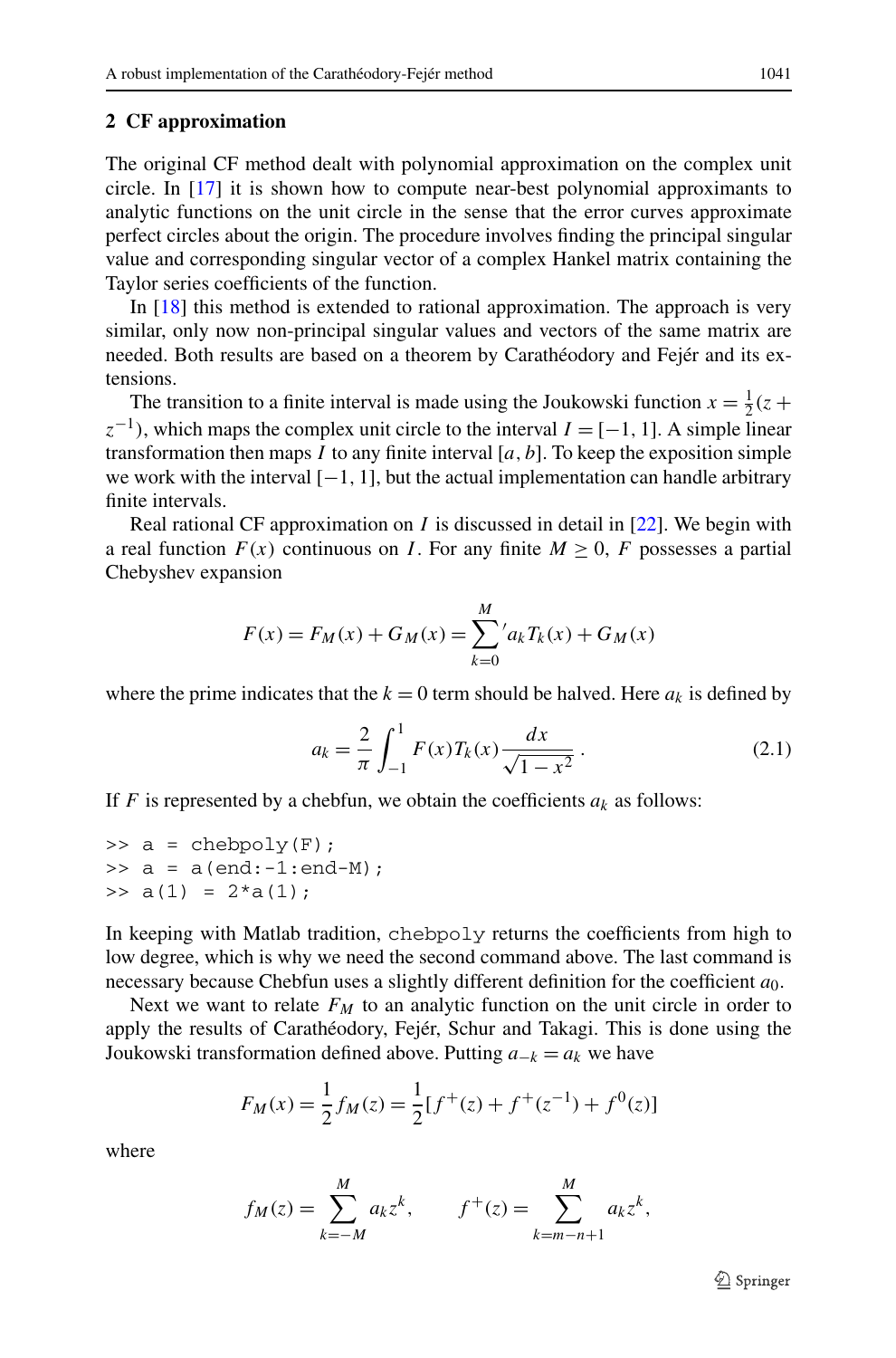$$
f^{0}(z) = \begin{cases} \sum_{k=n-m}^{m-n} a_{k} z^{k} & \text{if } m \geq n, \\ -\sum_{k=m-n+1}^{n-m-1} a_{k} z^{k} & \text{if } m < n. \end{cases}
$$

The idea is to approximate the function  $f^+(z)$  on the unit circle by an *extended* rational function of the form

$$
\tilde{r}(z) = \frac{\sum_{k=-\infty}^{m} d_k z^k}{\sum_{k=0}^{n} e_k z^k}
$$

where the terms of negative degree in the numerator converge to a bounded analytic function in  $|z| > 1$  and the denominator has no zeros in  $|z| \leq 1$ . The space of all these functions is denoted by  $\tilde{R}_{mn}$ . Once this approximation is found, we can map back to the interval and then truncate to a true rational function in  $R_{mn}$ , the space of rational functions of degree at most *m* in the numerator and at most *n* in the denominator.

Let *H* be the real symmetric Hankel matrix

$$
H = \begin{pmatrix} a_{m-n+1} & a_{m-n+2} & \cdots & a_M \\ a_{m-n+2} & & & 0 \\ \vdots & & & \vdots \\ a_M & & 0 & \cdots & 0 \end{pmatrix}
$$

and assume that its eigenvalues are ordered by absolute magnitude  $|\lambda_1| \geq |\lambda_2| \geq \cdots \geq$  $|\lambda_{M+n-m}|$ . Let  $\lambda$  abbreviate  $\lambda_{n+1}$  and let  $(u_1, \ldots, u_{M+n-m})^T$  be the corresponding eigenvector. Then we have the following theorem proved by Carathéodory and Fejér for polynomials  $[3]$  $[3]$  and extended to the rational case by Takagi  $[15]$  $[15]$ .

**Theorem 2.1** *The analytic function*  $f^+$  *has a unique best approximation*  $\tilde{r}^*$  *on the unit circle*  $|z| = 1$  *in*  $\tilde{R}_{mn}$  *given by* 

$$
f^+ - \tilde{r}^* = b,
$$

*where b is the finite Blaschke product*

$$
b(z) = \lambda z^M \frac{u_1 + \dots + u_{M+n-m} z^{M+n-m-1}}{u_{M+n-m} + \dots + u_1 z^{M+n-m-1}}.
$$

*The approximation error is*

$$
||f^+ - \tilde{r}^*||_{|z|=1} = |\lambda|,
$$

*and the error curve*  $(f^+ - \tilde{r}^*)_{|z|=1}$  *is a perfect circle about the origin whose winding number is*  $m + n + 1$  *if*  $|\lambda_n| > |\lambda| > |\lambda_{n+2}|$ .

We can map back to *I* by defining

$$
\tilde{R}(x) = \frac{1}{2} [f_M(z) - b(z) - b(z^{-1})].
$$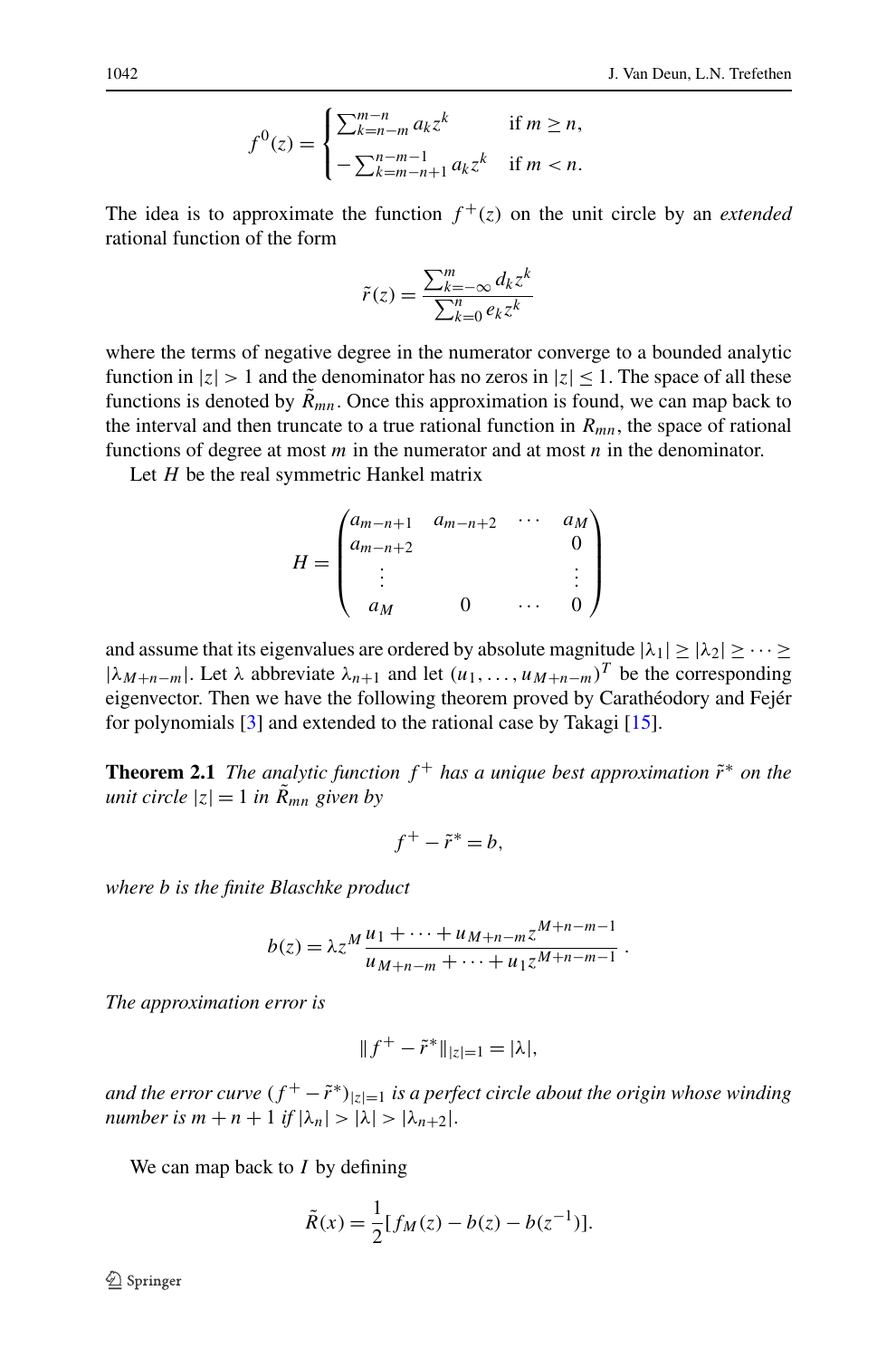It then follows that

$$
F_M(x) - \tilde{R}(x) = \text{Re } b(z),
$$

which indeed equioscillates  $m + n + 2$  times on *I*. However,  $\overline{R}$  is in general not a rational function in  $R_{mn}$ , so we have to truncate it. This is done as follows. Let q be the polynomial of degree *n* or less whose zeros are the finite poles of *r*˜<sup>∗</sup> outside the unit circle. Define

$$
Q(x) = cq(z)q(z^{-1})
$$

where *c* is such that the constant term of  $Q$  is 1. Then  $Q$  is a polynomial of degree  $n$ or less and it is the denominator of  $\tilde{R}$ . We now define the CF approximant as

$$
R^{\rm cf}(x) = \frac{P(x)}{Q(x)},
$$

with *P* defined by

$$
\tilde{R}(x) = R^{\text{cf}}(x) + O(T_{m+1}(x))
$$

and  $O(T_{m+1}(x))$  means that the Chebyshev expansion of  $\tilde{R} - R^{\text{cf}}$  starts with a term of order  $m + 1$ . To compute *P*, we need the Chebyshev coefficients  $c_k$  of  $\tilde{R}$  and  $\gamma_k$ of  $1/Q$ . Then the Chebyshev coefficients  $\beta_k$  of P satisfy the Toeplitz system

$$
\begin{pmatrix}\n\gamma_0 & \gamma_1 & \cdots & \gamma_{2m} \\
\gamma_1 & \ddots & \ddots & & \vdots \\
\vdots & & & \ddots \\
\gamma_{2m} & \cdots & & & \gamma_1\n\end{pmatrix}\n\begin{pmatrix}\n\beta_m \\
\vdots \\
\beta_0 \\
\vdots \\
\beta_m\n\end{pmatrix} = 2 \begin{pmatrix}\n c_m \\
\vdots \\
c_0 \\
\vdots \\
c_m\n\end{pmatrix}
$$

which can be reduced to a system of size  $m + 1$  instead of  $2m + 1$ .

The condition  $|\lambda_n| > |\lambda| > |\lambda_{n+2}|$  at the end of the Carathéodory-Fejér-Takagi theorem is related to the structure of the CF table. If for given  $F<sub>M</sub>$  we organize the approximants in a table in the *(m,n)*-plane, then it follows from [[4\]](#page-10-1), [\[6](#page-10-2)] and [\[20\]](#page-10-4) that this table consists of disjoint square blocks. In each block  $\tilde{r}^*$  and  $|\lambda|$  are fixed. All entries along any diagonal *m*−*n* = *const.* correspond to a single Hankel matrix *H*, and the magnitudes of the absolute values of this matrix are the approximation errors as we descend along this diagonal. The length of the intersection of the diagonal with a square block equals the multiplicity of the corresponding eigenvalue (in magnitude). Furthermore, it is shown in [\[6](#page-10-2)] that the CF operator (the map from function to approximation) is continuous if and only if *(m,n)* lies in the lower-left or upper-right corner of such a square block.

#### **3 Chebfun implementation**

The first implementation of the CF method for real rational approximation appeared in [[21\]](#page-10-15), which so far as we know may have been the first research article ever pub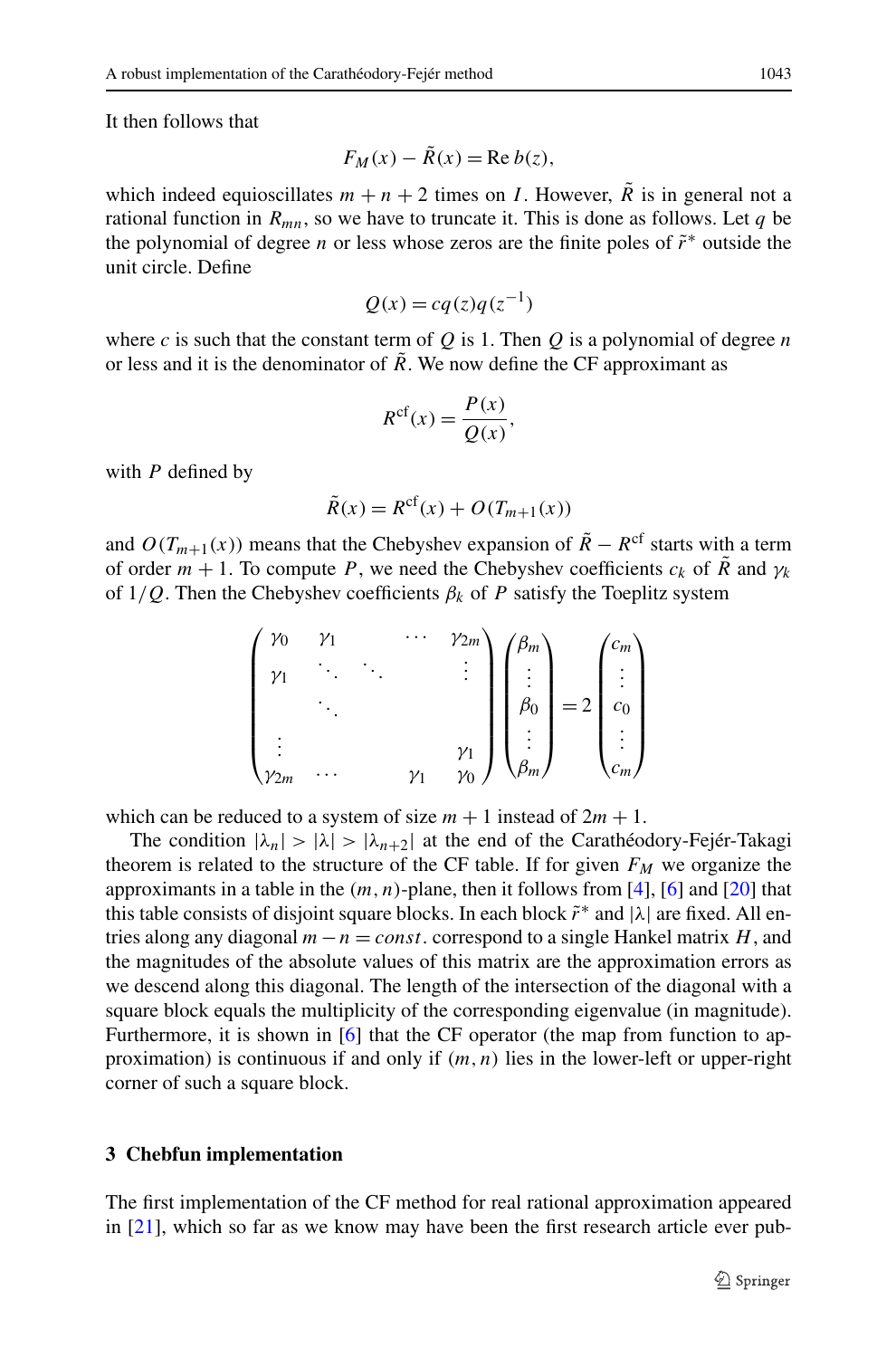lished containing a Matlab program! Our current implementation is substantially different in several ways. A quick overview of the algorithmic innovations is given in the following bullet list, which we discuss in more detail in the rest of this section:

- Formulation within the Chebfun system
- Arbitrary (finite) intervals
- Approximation of piecewise smooth functions
- Correct handling of block structure in the CF table, including even and odd functions
- Special treatment of (numerically) rational functions using Chebyshev-Padé approximation
- Detection of ill-conditioning
- Unified approach to polynomial and rational approximation
- Computation of only a few eigenvalues in case of non-smooth functions, with Matlab's eigs command
- Use of Henrici's method to extract the co-analytic part of  $b(z)$
- Construction of 1*/Q(x)* from explicit knowledge of *Q(x)*
- Safety margins and argument checks to make the code more robust
- Reduction of the Toeplitz system of size  $2m + 1$  to a system of size  $m + 1$

The complete syntax of the CF command in Chebfun is

 $[p,q,r_\text{landle,s}] = cf(f,m,n,M)$ 

but some of the input and output parameters are optional, as explained in the help text. Here p and q are chebfuns representing the numerator and denominator polynomials of the approximant,  $r_{\text{parallel}}$  is a function handle to a pointwise evaluator of the rational approximant itself, and  $s$  is the absolute value of the eigenvalue that measures the approximation error. The input parameter  $f$  is the chebfun we wish to approximate and m and n are the numerator and denominator degrees. The optional parameter M indicates the number of Chebyshev coefficients of f that we want to use.

### 3.1 Chebfun system

This CF implementation is part of the Chebfun system, which means we can take advantage of the built-in chebfun methods. This is especially useful in computing the Chebyshev coefficients of the various functions discussed in Sect. [2](#page-2-0) with the chebpoly command. The only exception here is in the computation of the coefficients  $c_k$  of  $R(x)$ , which we compute from the Laurent coefficients of the Blaschke product  $b(z)$  using the FFT as explained in [[22\]](#page-11-0). Using chebpoly here would be too slow.

Dealing with intervals different from *I* is also made easy in Chebfun. The interval on which f is defined can be obtained with the command

 $\Rightarrow$  d = domain(f);

and giving d as an extra argument to the Chebfun constructor will produce a new chebfun defined on d.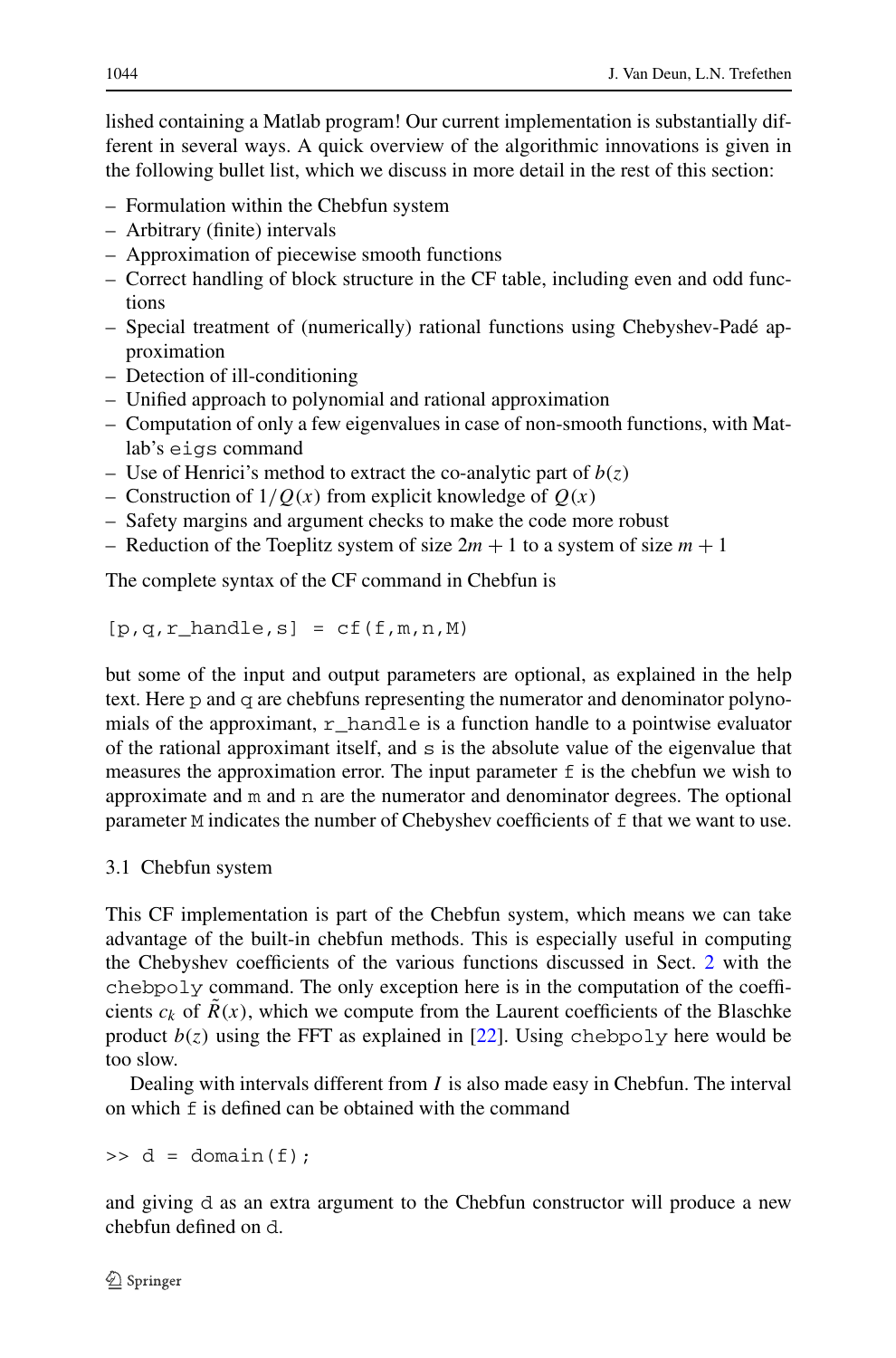#### 3.2 Block structure of CF table

A major difference from previous implementations of the CF method, crucially important in practice, is that ours takes into account the structure of the CF table. This is done by the subfunction getblock. This function constructs the Hankel matrix for given m, n and M, computes the eigenvalues, and returns  $k$  and  $l$  such that  $|\lambda_{n-k+1}| = \cdots = |\lambda| = \cdots = |\lambda_{n+l+1}|$ . If either  $k > 0$  or  $l > 0$ , we are in a nontrivial square block and should move to the upper-right or lower-left corner. The program first tries the upper-right corner by calling getblock again but now with the parameters  $m+1$ ,  $n-k$ . If it turns out that we were below the main diagonal of the square, then this will not work and getblock is called a third time to move to the lower-left corner.

If the function to be approximated is itself a rational function in  $R_{mn}$ , then there is an infinite square block in the CF table. This can of course not be detected from a finite number of eigenvalues, but if  $|\lambda| = |\lambda_{n+2}| = \cdots = |\lambda_{m+n-m}|$  then the program assumes that the block is infinite. Moving to the upper-right or lower-left corner of an infinite block is impossible, so in this case the CF method cannot be used. Instead we use chebpade to compute a Chebyshev-Padé approximation. This should reproduce the rational function exactly. However, if *m* or *n* are large, the results may be incorrect because of ill-conditioning.

A common case of predictable block structure is when  $f$  is an odd or even function, which leads to a tiling of the CF table by  $2 \times 2$  blocks. To avoid having to compute the eigenvalues of a Hankel matrix several times, we test in the beginning whether f is odd or even by looking at the Chebyshev coefficients.

#### 3.3 Ill-conditioning

The CF method works remarkably well for smooth functions, but it is known that the method is less useful for more difficult functions (e.g. when there are singularities close to the interval). This difficulty manifests itself in different ways.

Theoretically, the Blaschke product  $b(z)$  can have at most *n* poles outside the complex unit circle. However, because of ill-conditioning, it may happen that there are poles inside the unit disk too. If this happens, the program discards those poles and outputs a warning message.

Another source of ill-conditioning is the Toeplitz system for computing the numerator polynomial *P* . If the denominator *Q* has zeros close to the interval, then the Toeplitz matrix becomes ill-conditioned and digits are inevitably lost. This only becomes a problem if we lose so many digits that the equioscillation property is lost, specifically, if  $\kappa/|\lambda| > 1/\varepsilon$ , where  $\kappa$  is the condition number of the Toeplitz matrix and  $\varepsilon$  is machine precision. To be on the safe side, we take  $1/\varepsilon = 1e13$ , a choice which works well in practice. Also here the program generates a warning message when it detects ill-conditioning.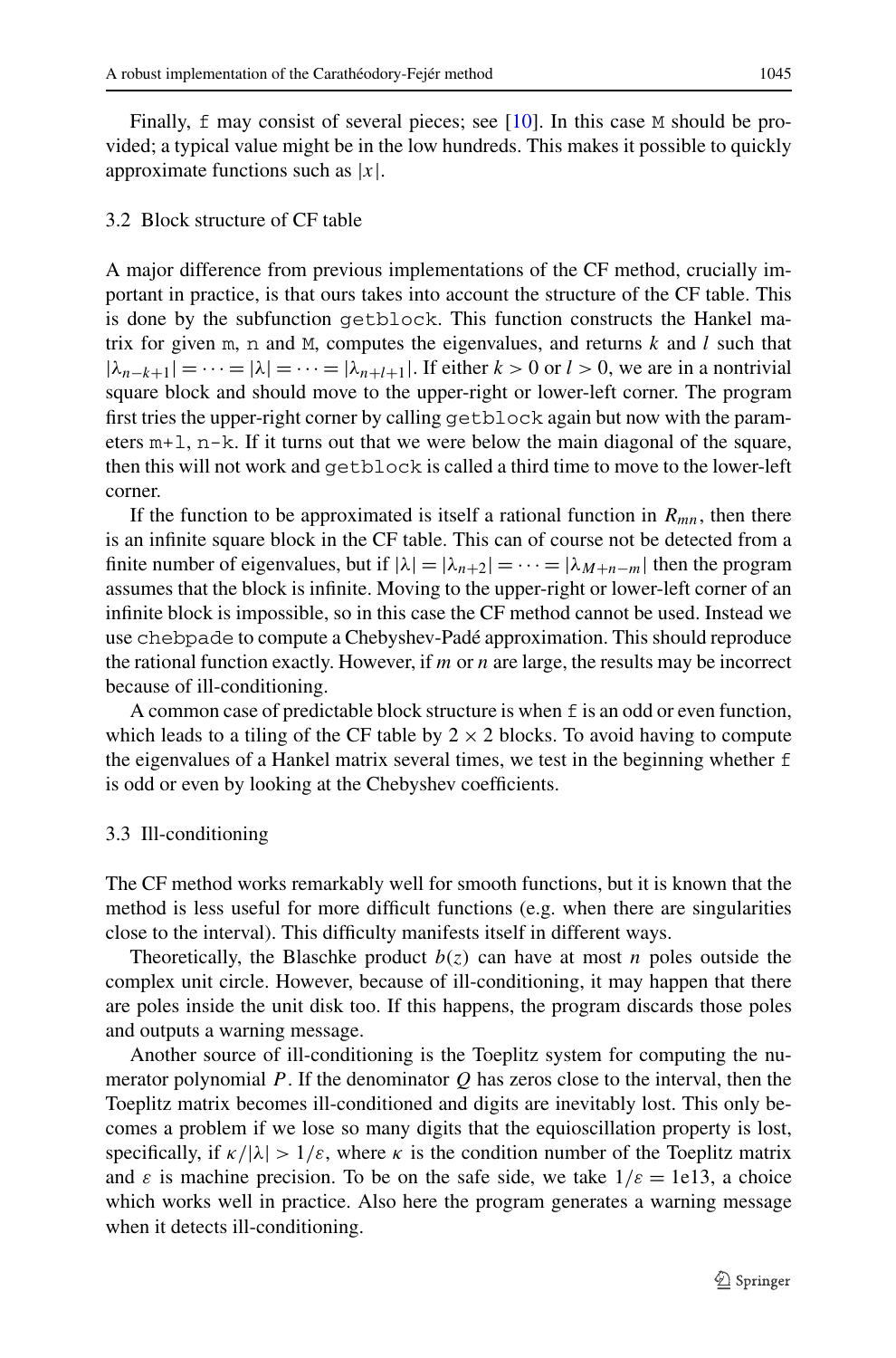### 3.4 Polynomial case

Although we have only discussed the case of rational approximation, the Chebfun  $\sigma$  f program can also be used for the special case of polynomial approximation. The computations, however, are much simpler and there are no problems of block structure or ill-conditioning. Our program takes special steps to handle the polynomial case efficiently, but we will not go into the details of the implementation. The interested reader is referred to [[5\]](#page-10-16).

### 3.5 Miscellaneous optimizations

If f is non-smooth it will have a long Chebyshev series representation and thus *M* will be large. Computing the eigenvalues of a large Hankel matrix is very time-consuming, especially in Matlab where no advantage is taken of the special structure of the matrix. Since we do not need all the eigenvalues, but only the  $(n+1)$ st, we can use eigs to return only the largest eigenvalues and speed up the computations. This makes a huge difference in cases where *M* is in the thousands. But in order to study the block structure, we may need more than  $n+1$  eigenvalues, so the program computes  $n+10$ eigenvalues and assumes that will be enough to draw conclusions. We only use eigs when  $M > 1024$ , otherwise we use eig to compute all the eigenvalues.

The polynomial  $q(z)$  can be computed in two ways: by factoring the denominator polynomial of  $b(z)$  with the roots command, or using a method described by Henrici in  $[7, §3.2]$  $[7, §3.2]$  based on the FFT. If *M* is large then factoring the complete denominator polynomial becomes very expensive. Hence the program uses Henrici's method to obtain the small polynomial  $q(z)$ . In fact we could construct  $Q(x)$  directly from  $q(z)$  without even computing the roots, but for reasons of stability we nevertheless still factor  $q(z)$  and then construct  $Q(x)$  with the command

```
\Rightarrow q = chebfun(\theta(x) real(prod(x-z)/prod(-z)),'vectorize');
```
where z contains the roots of  $q(z)$  transformed to the *x*-plane using the Joukowski map.

Since we have now computed the roots of  $Q(x)$  explicitly, we can use this to our advantage when constructing a Chebfun representation for  $1/Q(x)$  (needed to set up the Toeplitz system). The root closest to the interval determines the exact ellipse of analyticity for 1*/Q*, hence the convergence rate of the Chebyshev expansion, and hence the length of the Chebfun representation. This length is passed as an extra argument to the Chebfun constructor to speed up the computations. If we do not do this, it often happens (especially when there are roots close to the interval) that the computed Chebyshev coefficients reach a plateau which is still above the Chebfun tolerance, and the constructor keeps on generating coefficients until one (accidentally) falls below the tolerance.

## **4 Numerical experiments**

Both the software and hardware scenes have changed tremendously over the last 30 years, and computations that were unfeasible or far too time-consuming in 1984 have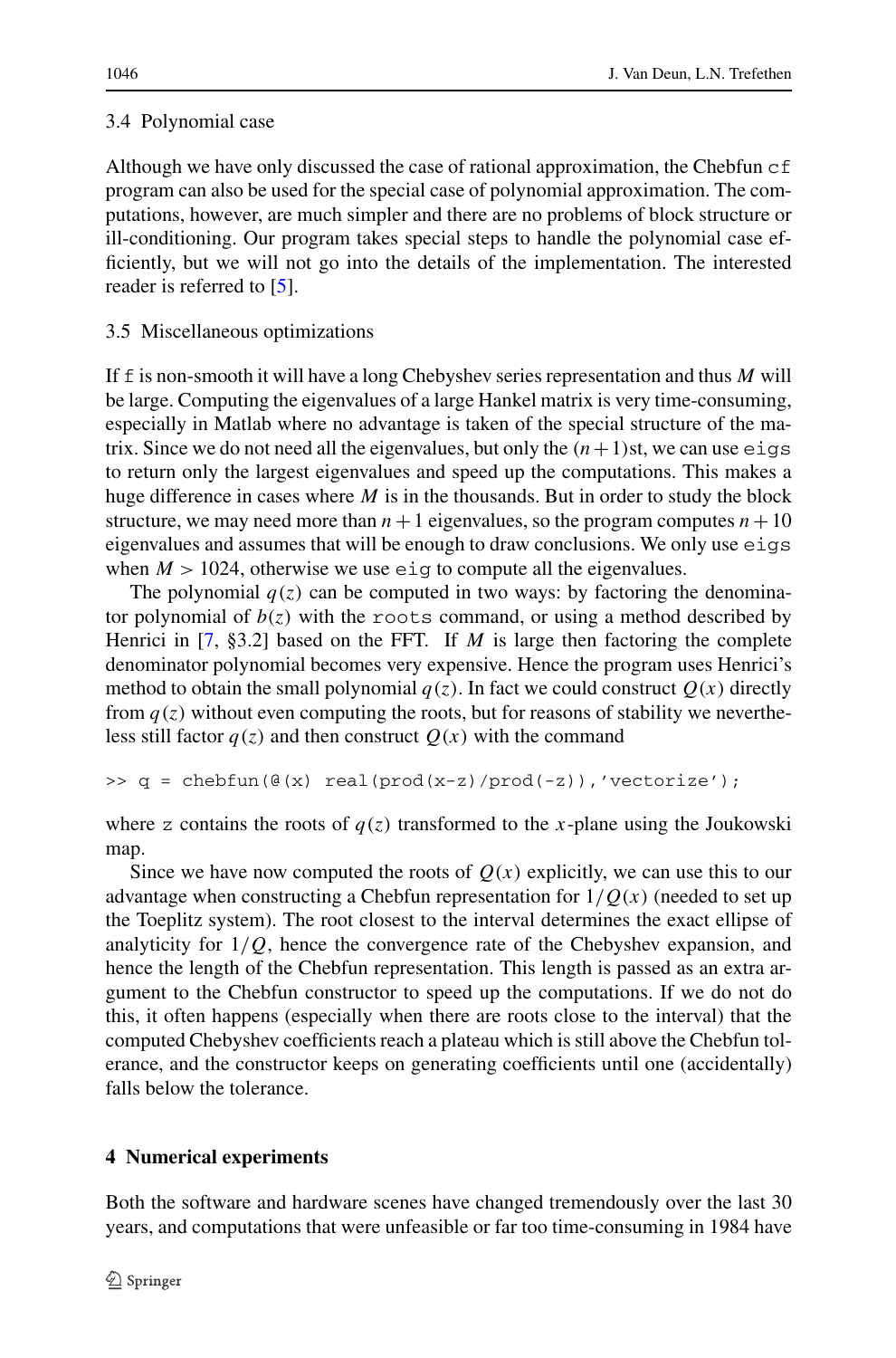<span id="page-8-0"></span>

become almost trivial in 2010. In this section we illustrate our new CF implementation with several examples.

We first look at  $(n, n)$  rational approximations to  $f_1(x) = |x|$ . Following Newman's original discovery [[9\]](#page-10-18) it was conjectured in [\[24](#page-11-2)] and proved in [\[14](#page-10-19)] that

$$
\lim_{n \to \infty} e^{\pi \sqrt{n}} E_{nn}(|x|; [-1, 1]) = 8,
$$

where  $E_{nn}(|x|;[-1, 1])$  denotes the error of best uniform approximation to |*x*| on [−1, 1] by  $(n, n)$  rational functions. Figure [2](#page-8-0) plots the asymptotic estimate  $E_{nn}$  ~  $8e^{-\pi\sqrt{n}}$  along with the approximation errors of an *(n, n)* CF approximant, computed using  $M = 1000$  Chebyshev coefficients. Note how close both curves are to each other, even though *n* is small and CF approximants are only *near-best*.

To illustrate the use of cf for more difficult piecewise smooth functions, let us try and approximate the function

$$
f_2(x) = \int_{-1}^x \text{sign}\left(\sin(10e^t)\right) dt.
$$

A Chebfun representation for this function and the *(*7*,* 7*)* CF approximant based on 70 Chebyshev coefficients are produced in Matlab with the commands

 $> x = \text{chebfun}(x')$ ;  $> f2 = \text{cumsum}(\text{sign}(\text{sin}(10*exp(x))))$ ;  $> [p,q] = cf(f2,7,7,70);$ 

The function and its approximant are plotted in Fig. [3.](#page-9-0) Using more than 70 Chebyshev coefficients yields no visible difference.

In the next example we compute  $(n, 2)$  approximants to

$$
f_3(x) = \tanh(10x).
$$

Figure [4](#page-9-1) shows the approximation error for increasing values of *n*. This example clearly illustrates the block structure of the CF table. Since  $f_3$  is an odd function, the  $(n, 2)$  and  $(n + 1, 2)$  approximants are equal when *n* is odd, hence the 'staircase' shape of the plot.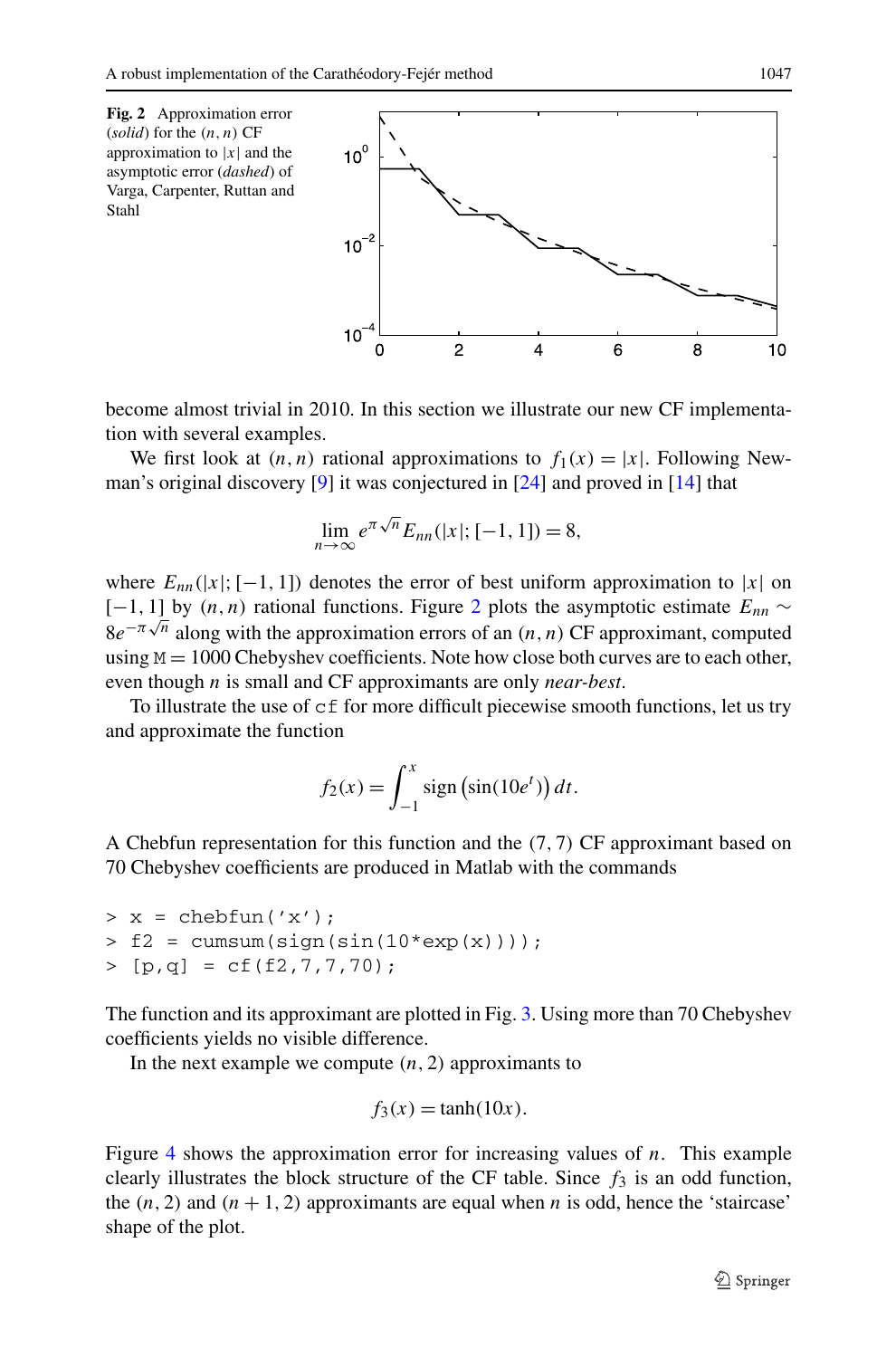

<span id="page-9-1"></span><span id="page-9-0"></span>**Fig. 3** *f*2 (*solid*) and its *(*7*,* 7*)* CF approximant using 70 Chebyshev coefficients (*dashed*)



**Fig. 4** Error in  $(n, 2)$  CF approximation to  $f_3(x) = \tanh(10x)$ 

The strange artifact at  $n = 64$  and  $n = 65$  is due to ill-conditioning: cf writes out a warning message that is has detected this. From  $n = 66$  on  $cf$  decides that *f*<sup>3</sup> looks close to rational and it uses Chebyshev-Padé approximation to compute the approximant. The difference between the (rational) approximant and the function *f*<sup>3</sup> is indeed close to machine precision. It might have been better to use Chebyshev-Padé also for  $n = 64$  and  $n = 65$ , but detecting this automatically is an inherent difficulty of CF approximation close to machine epsilon.

Our final example is more complicated. For  $\omega \ll 1$  and  $-1 < c < 1$  define

$$
p(x) = \frac{\pi}{\omega}(x^2 - c^2), \quad f_4(x) = \frac{xp(x)}{\sinh p(x)}.
$$

This function has two sharp spikes at  $x = \pm c$  caused by poles in the complex plane, and is difficult to approximate by polynomials. For  $c = 0.6$  and  $\omega = 0.02$  the Chebfun representation of this function has length  $M = 1682$ . We compute a (100, 10) CF approximation and plot the error as a function of *x*, together with the lines  $\pm \lambda$  (the eigenvalue that measures the approximation error). The result is shown in Fig. [5.](#page-10-20) Note how the error equi-oscillates beautifully between the two bounds ±*λ*.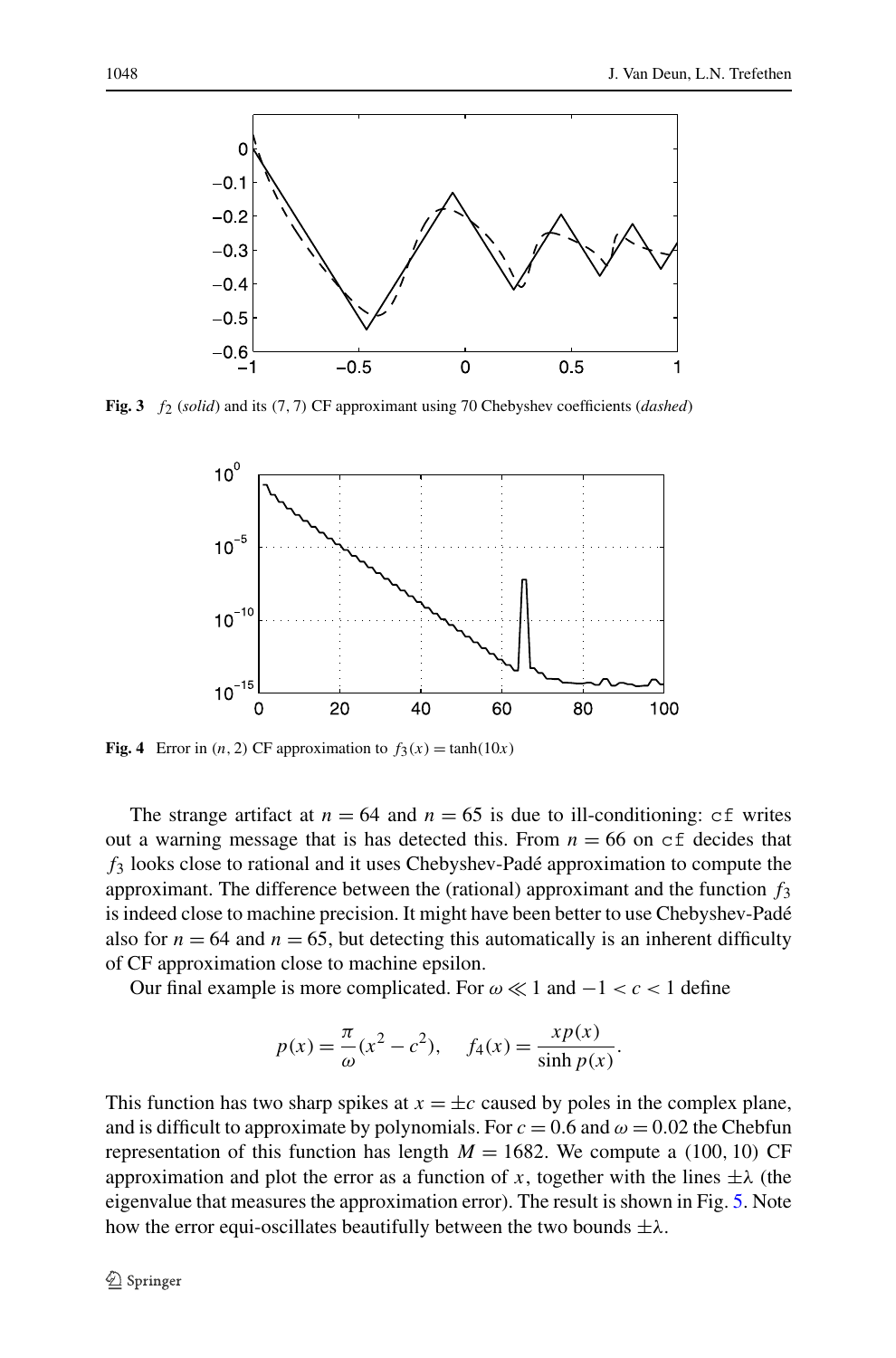<span id="page-10-20"></span><span id="page-10-10"></span>

### <span id="page-10-16"></span><span id="page-10-12"></span><span id="page-10-5"></span><span id="page-10-1"></span>**References**

- 1. Adamjan, V., Arov, D., Krein, M.: Analytic properties of Schmidt pairs for a Hankel operator and the generalized Schur-Takagi problem. Math. USSR Sb. **15**, 31–73 (1971)
- <span id="page-10-17"></span><span id="page-10-2"></span>2. Battles, Z., Trefethen, L.N.: An extension of MATLAB to continuous functions and operators. SIAM J. Sci. Comput. **25**(5), 1743–1770 (2004)
- <span id="page-10-18"></span><span id="page-10-0"></span>3. Carathéodory, C., Fejér, L.: Über den Zusammenhang der Extremen von harmonischen Funktionen mit ihren Koeffizienten und über den Picard-Landauschen Satz. Rend. Circ. Mat. Palermo **32**, 218– 239 (1911)
- <span id="page-10-13"></span>4. Gutknecht, M.H.: Rational Carathéodory-Fejér approximation on a disk, a circle, and an interval. J. Approx. Theory **41**(3), 257–278 (1984)
- <span id="page-10-11"></span>5. Gutknecht, M.H., Trefethen, L.N.: Real polynomial Chebyshev approximation by the Carathéodory– Fejér method. SIAM J. Numer. Anal. **19**(2), 358–371 (1982)
- <span id="page-10-6"></span>6. Hayashi, E., Trefethen, L.N., Gutknecht, M.H.: The CF table. Constr. Approx. **6**, 195–223 (1990)
- <span id="page-10-7"></span>7. Henrici, P.: Fast Fourier methods in computational complex analysis. SIAM Rev. **21**(4), 481–527 (1979)
- 8. Meinardus, G.: Approximation of Functions: Theory and Numerical Methods. Springer, Berlin (1967)
- 9. Newman, D.J.: Rational approximation to |*x*|. Mich. Math. J. **11**, 11–14 (1964)
- <span id="page-10-19"></span>10. Pachón, R., Platte, R.B., Trefethen, L.N.: Piecewise-smooth chebfuns. IMA J. Numer. Anal. **30**, 898– 916 (2010)
- <span id="page-10-8"></span>11. Schmelzer, T., Trefethen, L.: Computing the gamma function using contour integrals and rational approximations. SIAM J. Numer. Anal. **45**(2), 558–571 (2007)
- <span id="page-10-9"></span><span id="page-10-3"></span>12. Schur, I.: Über Potenzreihen, die im Innern des Einheitskreises beschränkt sind. I. J. Reine Angew. Math. **147**, 205–232 (1917)
- <span id="page-10-14"></span>13. Schur, I.: Über Potenzreihen, die im Innern des Einheitskreises beschränkt sind. II. J. Reine Angew. Math. **148**, 122–145 (1918)
- 14. Stahl, H.: Uniform rational approximation of |*x*|. In: Methods of Approximation Theory in Complex Analysis and Mathematical Physics, Leningrad, 1991. Lecture Notes in Math., vol. 1550, pp. 110– 130. Springer, Berlin (1993)
- <span id="page-10-4"></span>15. Takagi, T.: On an algebraic problem related to an analytic theorem of Carathéodory and Fejér and on an allied theorem of Landau. Jpn. J. Math. **1**, 83–93 (1924)
- <span id="page-10-15"></span>16. Takagi, T.: Remarks on an algebraic problem. Jpn. J. Math. **2**, 13–17 (1925)
- 17. Trefethen, L.N.: Near-circularity of the error curve in complex Chebyshev approximation. J. Approx. Theory **31**(4), 344–367 (1981)
- 18. Trefethen, L.N.: Rational Chebyshev approximation on the unit disk. Numer. Math. **37**(2), 297–320 (1981)
- 19. Trefethen, L.N.: Chebyshev approximation on the unit disk. In: Werner, H., et al. (ed.) Computational Aspects of Complex Analysis, pp. 309–323. Reidel, Dordrecht (1983)
- 20. Trefethen, L.N.: Square blocks and equioscillation in the Padé, Walsh, and CF tables. In: Graves-Morris, P., Saff, E., Varga, R. (eds.) Rational Approximation and Interpolation. Lecture Notes in Mathematics, vol. 1105, Springer, Berlin (1984)
- 21. Trefethen, L.N.: Matlab programs for CF approximation. In: Approximation Theory V, pp. 599–602. Academic Press, Boston (1986)